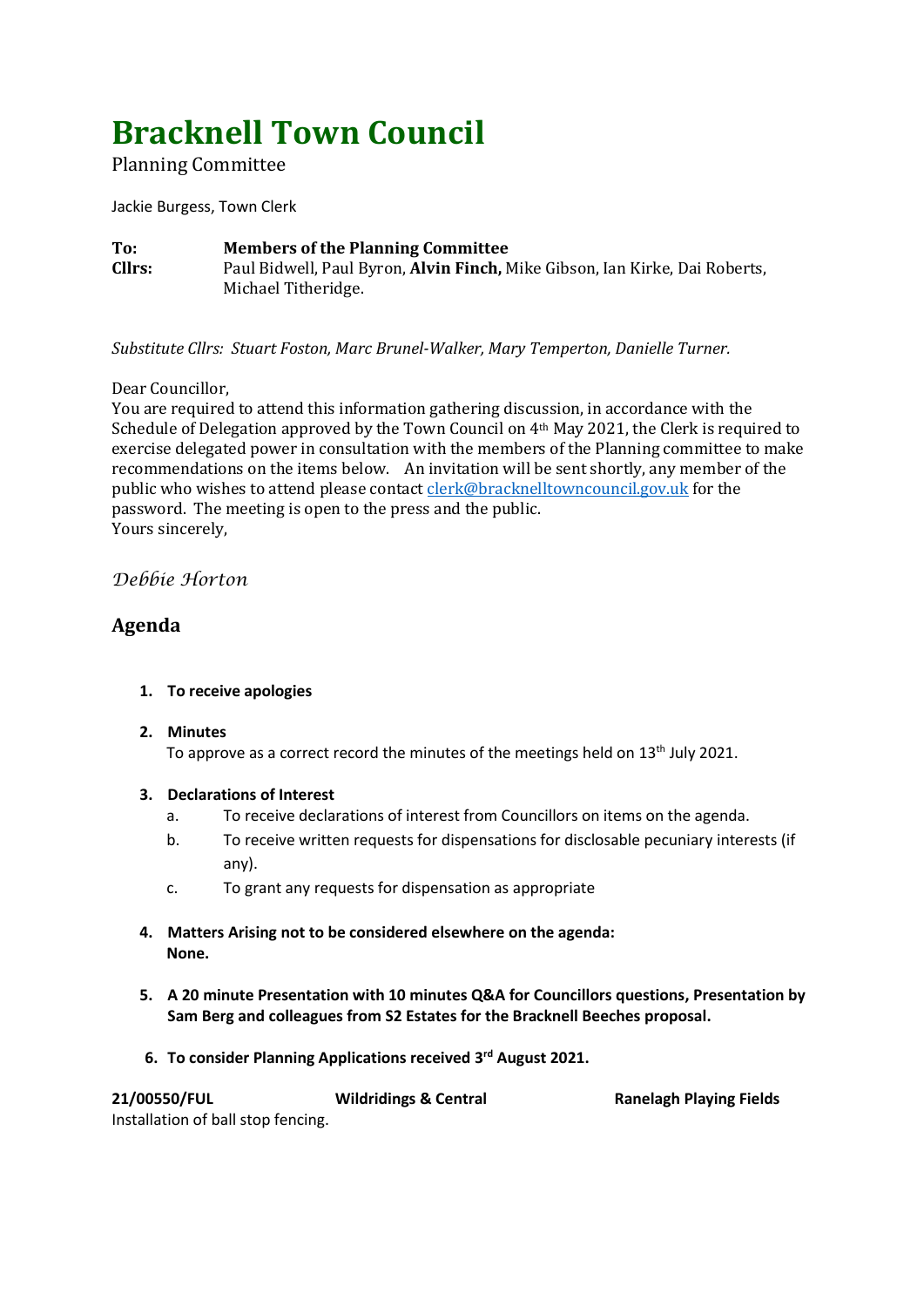**21/00682/FUL Harmans Water 3 Firlands** Proposed erection of single storey rear extension following demolition of existing extension, single storey side/infill extension and single storey rear extension to garage following demolition of existing stores. **21/00627/FUL Bullbrook The Braccans, London Road** Section 73 application to vary condition 11 (Renewable Energy and Water Statement) of Planning Permission 19/00785/FUL (which itself was a section 73 application to vary conditions of planning permission 18/00357/FUL) for addition of two storeys to accommodate 14no. apartments. following demolition of existing roof. **21/00161/TRTPO Priestwood & Garth 5 Shepherds Hill** TPO 413 - Application to prune 3 trees. **21/00484/FUL Old Bracknell Hilton National Hotel** Proposed infilling of an existing internal courtyard at the Hotel, to provide improved changing room facilities. **21/00576/FUL Great Hollands North 3 Aysgarth** Proposed erection of shed following demolition of existing shed. **21/00631/FUL Hanworth 17 Octavia** Erection of front porch, partial garage conversion, erection of single storey rear extension plus fenestration alterations. **21/00636/FUL Priestwood & Garth 101 Moordale Avenue** Erection of part first-floor, part two-storey side extension. **21/00639/FUL Old Bracknell 42 South Lynn Crescent** Proposed front and side single storey extension. **21/00641/FUL Harmans Water 8 Rufford Gate** Proposed erection of single storey rear extension. **21/00666/FUL Hanworth 43 Qualitas** Demolition of front single storey extension over garage and replacement with a 2 storey extension over garage. **21/00674/FUL Wildridings & Central Chussex, Crowthorne Road** Proposed erection of 2 storey building providing 5 x 1 bed flats and 1 x 2 bed flat with associated parking, refuse and cycle store, following removal of existing bungalow and ancillary building. **21/00675/FUL Bullbrook Ranelagh School Playing Fields** Redevelopment of the site to provide 4 no. 4-bedroom dwellinghouses, with associated access, parking and landscaping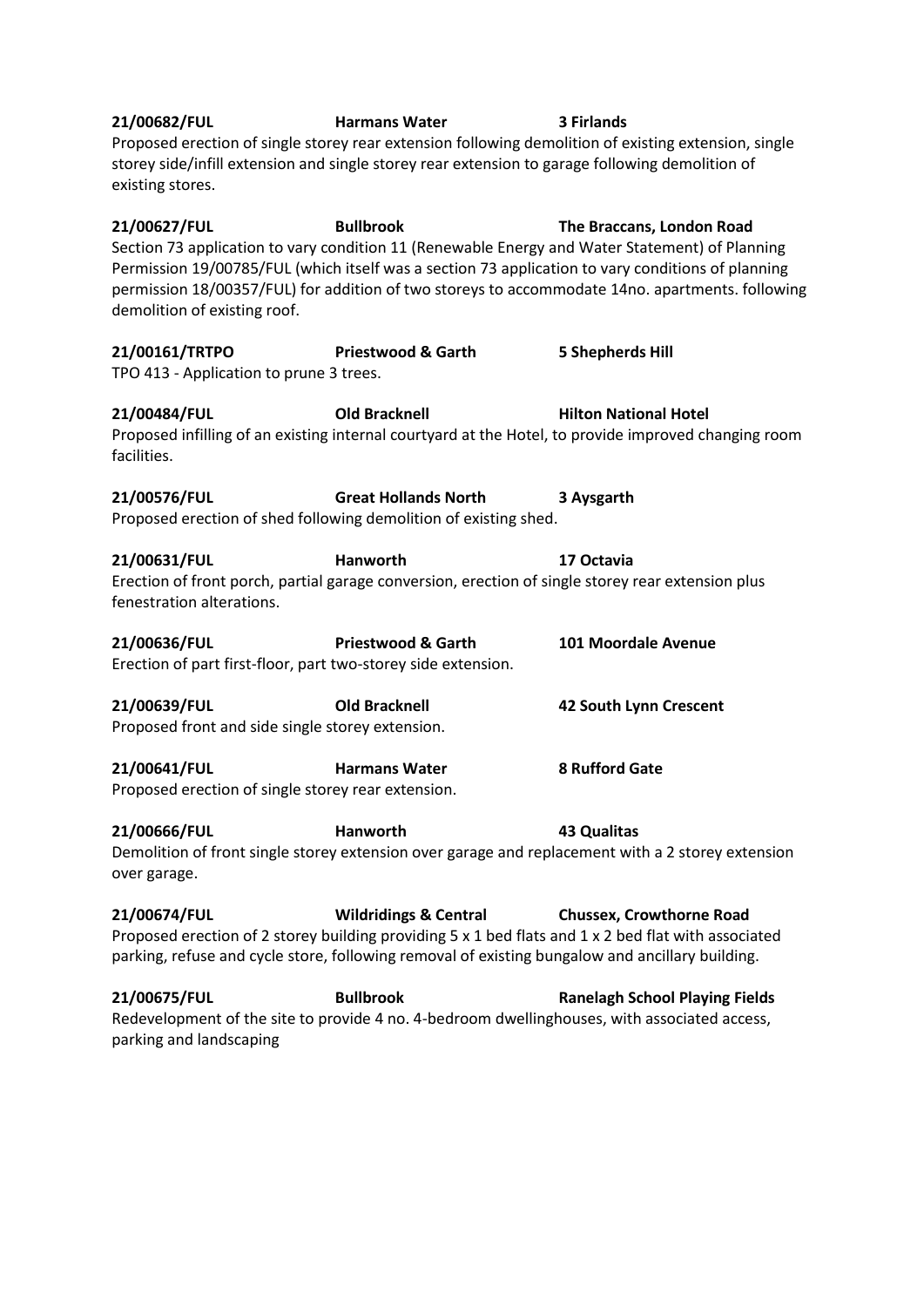#### **21/00701/FUL Wildridings & Central Bracknell Beeches, Old Bracknell Lane West**

Erection of 7 new buildings ranging from 5 to 16 storeys comprising 377 residential dwellings, 601 Sqm of flexible commercial floorspace (Flexible use class E/F Use), new station access and associated car parking, cyle parking and landscaping following demolition of existing buildings.

| 21/00649/FUL<br>Erection of single storey rear extension. | <b>Priestwood &amp; Garth</b>    | 20 Honeyhill Road                                       |
|-----------------------------------------------------------|----------------------------------|---------------------------------------------------------|
| 21/00707/OUT                                              | <b>Wildridings &amp; Central</b> | <b>Former Bus Station Site,</b><br><b>Market Street</b> |

Hybrid planning application (part detailed / part outline) for the phased redevelopment of the Site to provide residential accommodation (Use Class C3) and commercial floorspace (Use Class E(a),(b),(c),(d),(f),(g),(g(i)) and F1(a) & (b)) delivered across three blocks of accommodation [detailed element] and the erection of a single block providing up to 2699 sqm of commercial floorspace (Use Class E (b), (c), (e), (f) and (g) and F2(b)) [outline element, matters reserved - layout, scale and appearance] and all other associated works including landscaping, public realm, car parking and cycle parking.

NOTE: Hybrid Application - Full planning permission is sought for the Blocks A/B/C, landscaping, access and car parking.

| <b>Application no</b> | <b>Address</b>                   | <b>BFB Decision</b>                            | <b>BTC Comments</b>                                                                                                                                                                                                                                                    |
|-----------------------|----------------------------------|------------------------------------------------|------------------------------------------------------------------------------------------------------------------------------------------------------------------------------------------------------------------------------------------------------------------------|
| 20/00339/TRTPO        | 1 Windlebrook Green              | Approval                                       | B.T. Councillors Defer to the experience and                                                                                                                                                                                                                           |
|                       |                                  |                                                | recommendation of the Tree Officer.                                                                                                                                                                                                                                    |
| 21/00277/FUL          | 45 The Oaks                      | Approval                                       | No Objection                                                                                                                                                                                                                                                           |
| 21/00418/FUL          | 58 Austin Way                    | Approval                                       | B.T. Councillors recommend refusal for the following<br>reasons:<br>1) Overbearing - the scale of the proposed extensions<br>will have an oppressive impact on nearby properties.<br>2) Conflicts with the local plan for new developments.<br>3) Loss of green space. |
| 21/00428/FUL          | 37 Stoney Road                   | Approval                                       | No Objection                                                                                                                                                                                                                                                           |
| 21/00575/PAH          | 19 Wyvern Close                  | Withdrawn                                      | Noted                                                                                                                                                                                                                                                                  |
| 20/00348/TR5          | Fountain House,                  | Approval                                       | B.T. Councillors Defer to the experience and                                                                                                                                                                                                                           |
|                       | <b>Brants Bridge</b>             |                                                | recommendation of the Tree Officer.                                                                                                                                                                                                                                    |
| 21/00008/3            | Aysgarth                         | Approval                                       | No Objection                                                                                                                                                                                                                                                           |
| 21/00395/FUL          | 35 Stoney Road                   | Approval                                       | No Objection                                                                                                                                                                                                                                                           |
| 21/00538/FUL          | 30 Octavia                       | Approval                                       | No Objection                                                                                                                                                                                                                                                           |
| 21/00482/A            | Columbia Centre<br>Market Street | Grant with<br>Extra<br>Conditions<br>(Adverts) | No Objection                                                                                                                                                                                                                                                           |
| 21/00517/FUL          | 1 Arlington Square               | Approval                                       | No Objection                                                                                                                                                                                                                                                           |
| 21/00535/FUL          | 49 Calfridus Way                 | Approval                                       | No Objection                                                                                                                                                                                                                                                           |

#### **7. Decision Notices**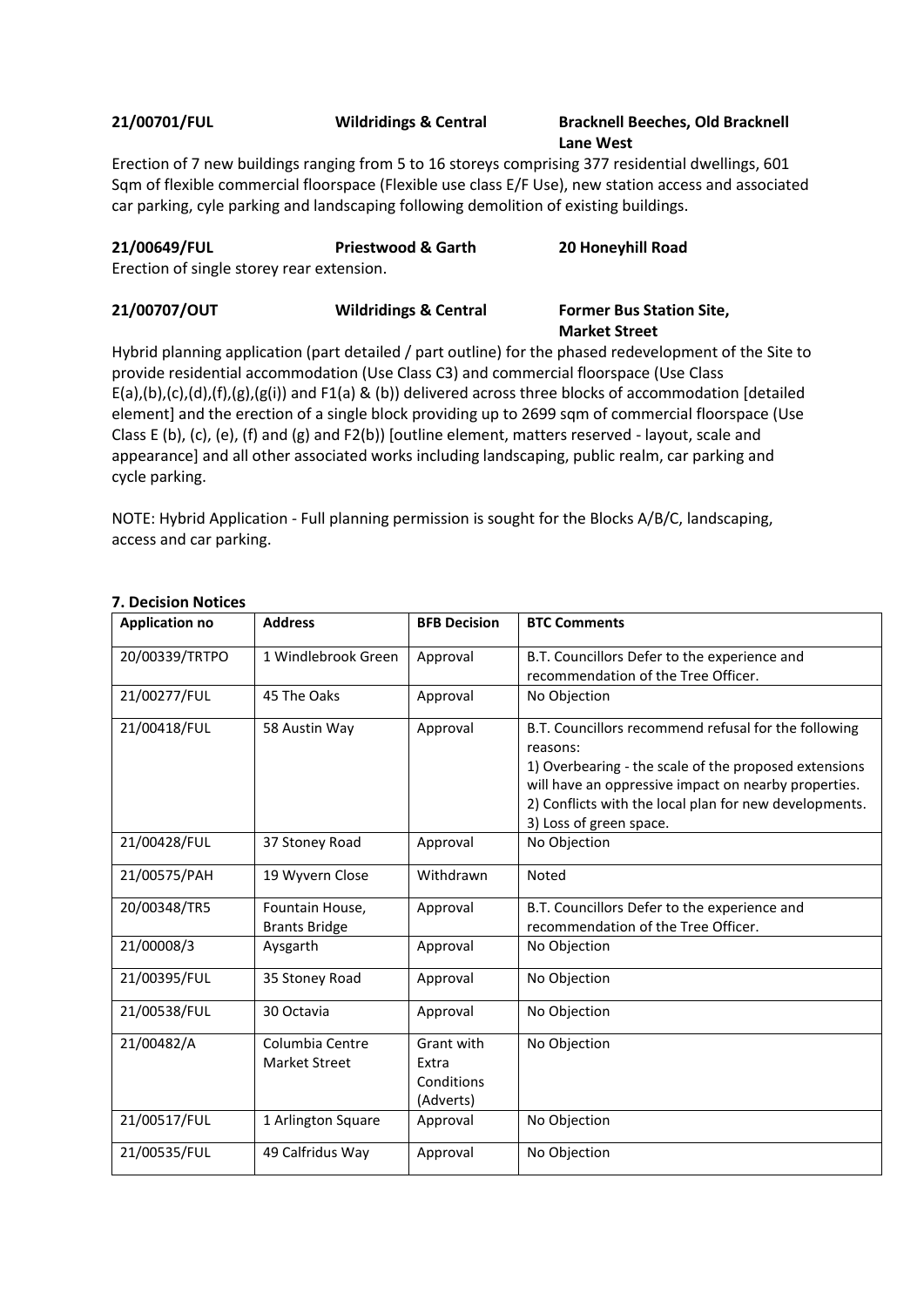| 21/00137/TRTPO | 12 Naseby            | Approval   | B.T. Councillors Defer to the experience and |
|----------------|----------------------|------------|----------------------------------------------|
|                |                      |            | recommendation of the Tree Officer           |
| 21/00545/RTD   | Telecommunications   | Approval   | No Objection                                 |
|                | Mast, Calfridus Way  |            |                                              |
| 21/00157/TR5   | Easthampstead Park   | Approval   | B.T. Councillors Defer to the experience and |
|                |                      |            | recommendation of the Tree Officer.          |
| 21/00003/TRTPO | 42 Stoney Road       | Approval   | B.T. Councillors Defer to the experience and |
|                |                      |            | recommendation of the Tree Officer           |
| 21/00350/FUL   | 6 Fraser Road        | Approval   | No Objection                                 |
|                |                      |            |                                              |
| 21/00410/FUL   | 7 Cherbury Close     | Approval   | No Objection                                 |
|                |                      |            |                                              |
| 21/00433/FUL   | Former Sainsbury's 7 | Approval   | No Objection                                 |
|                | Princess Square      |            |                                              |
| 21/00474/FUL   | Co-Op 5 - 7 Rectory  | Approval   | No Objection                                 |
|                | Row                  |            |                                              |
| 21/00475/A     | Co-Op 5 - 7 Rectory  | Grant with | No Objection                                 |
|                | Row                  | Extra      |                                              |
|                |                      | Conditions |                                              |
|                |                      | (Adverts)  |                                              |
| 21/00536/FUL   | 65 Austin Way        | Approval   | No Objection                                 |
|                |                      |            |                                              |
| 21/00554/FUL   | 30 Helmsdale         | Approval   | No Objection                                 |
|                |                      |            |                                              |



Borough Local Plan Proposed Main Modifications Consultation (July 2021) will be available for you to view and comment between the following dates : Start date: 19/07/21 16:45 End date: 05/09/21 23:59

Please select the following link to view this event:

#### <https://consult.rbwm.gov.uk/portal/blp/blpmm/blpmm>

If the link appears to be broken, please try copying the entire link into the address bar on your web browser. This e-mail has been automatically generated by the Consultation software. The information contained in this e-mail or in any attachments is confidential and is intended solely for the named addressee only. Access to this e-mail by anyone else is unauthorised. If you are not the intended recipient, please notify the administrator and do not read, use or disseminate the information. Opinions expressed in this e-mail are those of the sender and not necessarily the company. Although an active anti-virus policy is operated, the company accepts no liability for any damage caused by any virus transmitted by this e-mail, including any attachments.

To unsubscribe please click on the link below or paste it into your browser: <https://consult.rbwm.gov.uk/common/unsubscribe.jsp?guid=6B74F88F-521A-B962-B648-6800ABFD6475>

#### **1. Applications for Prior Approval**

**2. Notice of Tree Preservation Orders: None**